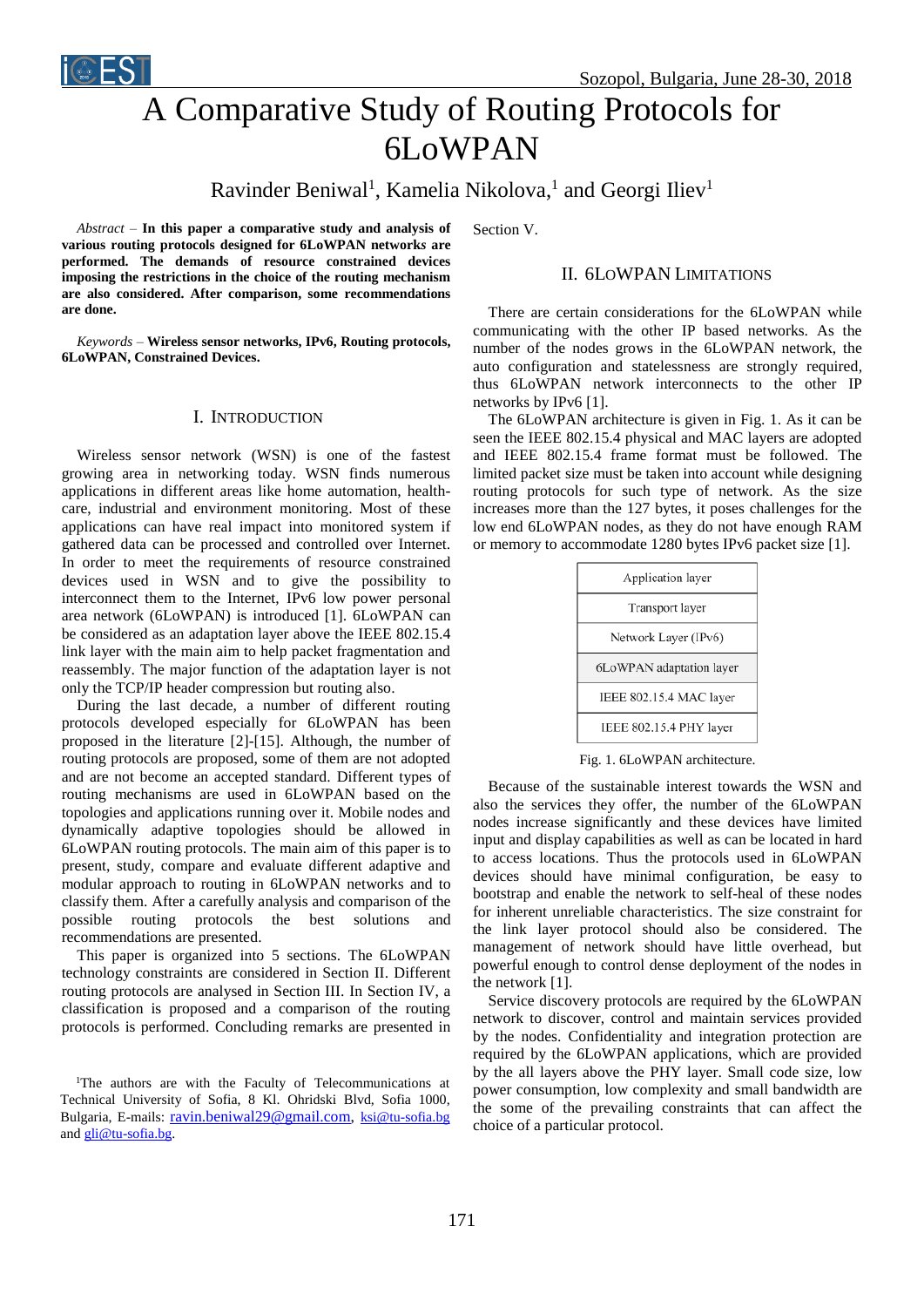

Location information of the nodes in the network is used to determine the place of the occurrence of the phenomenon and it also helps for the development of energy efficient routing protocols. Location information and IP addresses can be used to reduce the overhead of the transmission. Different challenges for the 6LoWPAN networks like failure of the node due to lack of power, physical damage or environmental interference leads to rerouting or re-organization of the network.

## III. ROUTING PROTOCOLS

After a deep study of the existing literature, it can be seen that the developing of new routing protocols addressing all of the 6LoWPAN issues is still an open research area. The existing routing protocols could be classified based on different criteria as it was given in [2]-[15]. In this paper new classification is proposed leading to more clearly and understandable way to explain and compare the features of the existing routing protocols. Four main groups of routing protocols as it was given on Fig. 2 could be formulated.



Fig. 2. Classification of 6LoWPAN routing protocols.

#### *A. On demand routing protocols*

6LoWPAN Ad-Hoc On-Demand Distance Vector Routing (LOAD) is a simplified on demand routing protocol, defined to be working on top of the adaption layer instead of transport layer [2]. The basic operations of LOAD are route discovery, managing data structures and maintaining local connections. For these operations, LOAD maintains the following two tables: the routing table (storing information such as destination, next hop and status) and the route request table (storing the temporary route information used in the route discovery process) [2]. In order to reduce the size of control messages and to simplify the route discovery process, the use of destination sequence number are omitted. Route Reply message (RREP) is generated only by destination of a route ensuring loop free condition. If a local repair fails, Route Error message (RERR) is forwarded only to the originator of the failed data delivery, thus no requiring to use the precursor list. LOAD uses number of hops and Link Quality Indicator

(LQI) route metrics from source to destination to determine the strongest route. It also uses the Acknowledgement messages (ACK) to ensure guaranteed delivery of packets.

In order to overcome the energy consumption problem in LOAD, Multipath LOAD (M-LOAD) protocol is proposed in [3]. Energy consumption is high in LOAD protocol due to repeated broadcast of Repeat Request message (RREQ) for route discovery process. M-LOAD is designed to reduce the network overhead. It enhances the LOAD protocol to find multipath routes during path discovery process by implementing the Ad-hoc on-demand multipath distance vector routing (AOMDV) on LOAD.

Dynamic MANET on-demand routing for 6LoWPAN (DYMO-Low) is another routing protocol operating on the link layer directly and thus creates a mesh topology with the 6LoWPAN devices, so that IP can see the WPAN as a single link [4]. DYMO-Low provides an easy and effective method of implanting routing protocol. It uses both 16 bit short addresses and 64 bit extended addresses.

Sink Routing Table over Ad hoc On Demand Distance Vector (S-AODV) designed in [5] reduces the power consumption, provides load balancing and enhances the network lifetime. Routing table is maintained by the Sink node and it forwards the query packets to the specific internal node using the routing table. Response of the destined node to the query of sink node is given through the neighbouring node. It has setup phase and steady state phase, sink node broadcast its status to the nodes in the network and every node in the set-up phase establishes its path to the sink node through the optimal neighbour node. Sink node uses this information to construct a Sink Routing Table (SRT). Data is transferred in the steady-state phase between the sink node and destined common node [5]. With the help of this mechanism, the delay and the energy consumption is minimised during data forwarding in the network.

#### *B. Hierarchical routing protocols*

Hierarchical Routing in 6LoWPAN (HiLOW) is developed to increase the scalability and uses the 16 bit short address as interface identifier for memory saving and larger scalability [6]. It exhibits parent child model and every node in the network discovers its parent by sending the broadcast signal. If the node finds a 6LoWPAN parent node in its Personal Operating Space (POS), it gets associated by the parent node using 16 bit short address otherwise it configures itself as coordinator. The different child node receives a 16 bit short address from its parent node in the network. When a node wants to send a packet to destination, it determines the next hop node to forward the packet. If a link failure occurred in the network, no route recovery path mechanism is performed to repair the route resulting in unguaranteed packet delivery of packets in the network.

Step Parent Node (SPN) [7] is a new path recovery algorithm developed to improve the existing HiLow protocol in [6]. When a link break happens in the network, the child node of the failure parent node broadcasts a step parent node request message to his neighbouring nodes, which unicast a step parent node message reply to the sender, if he has the child nodes value less than its MC value (MC=4). If the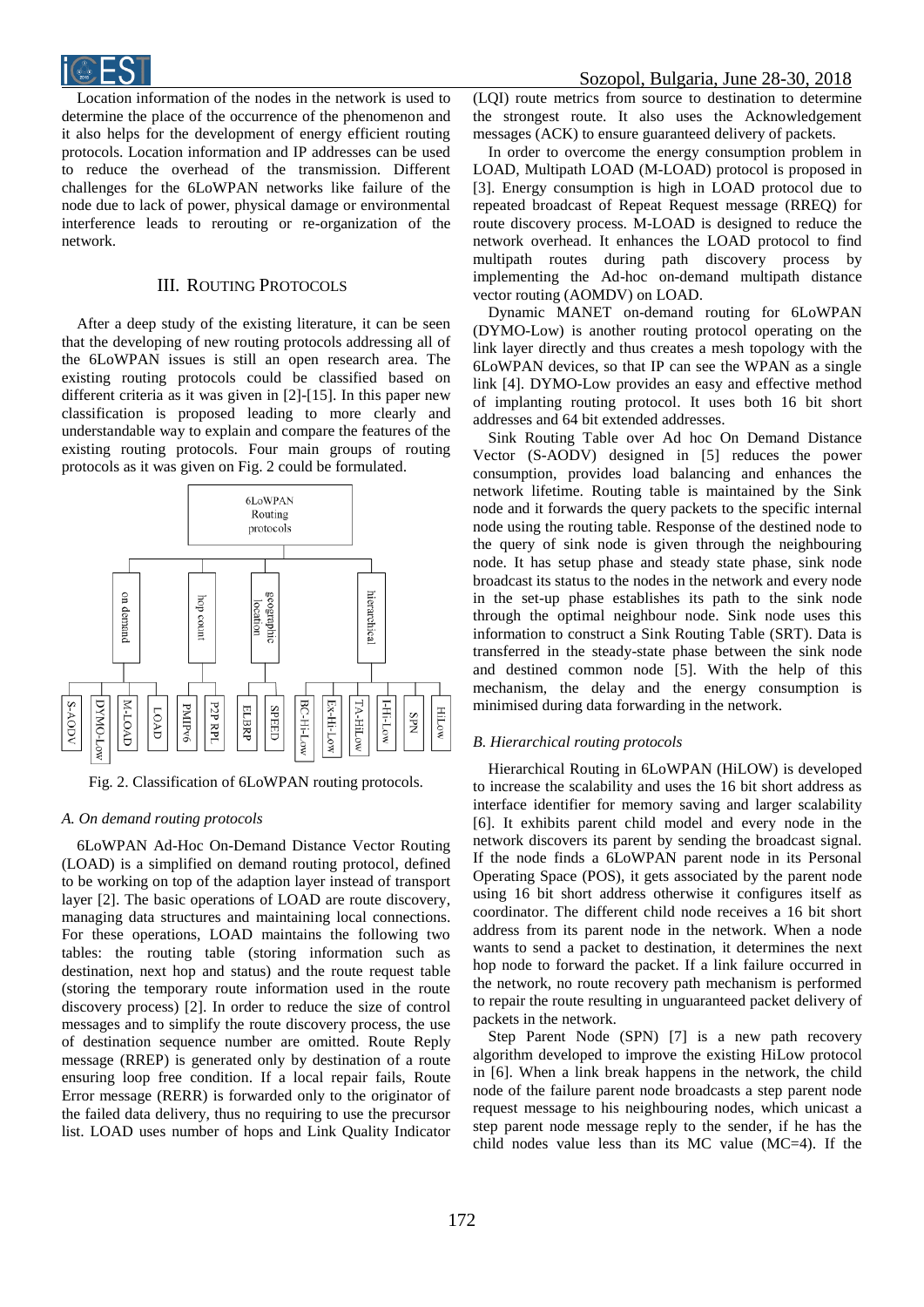

requesting node gets more reply messages, then it will check the Path Quality Indication (PQI) and address of different senders. It will get associated with that node, which has high PQI and not the descending of the sender. To improve the network scalability, 16 bit short addresses are used in this algorithm.

Improved HiLow (I-Hi-Low) [8] is used to increase the efficiency of the protocol. The current node broadcast "Hello" message in its Personal Operating Space (POS) to acquire information about its neighbours in this Improved High Low protocol. The current node "C" calculates its Parent address using the equation "AP=  $[(AC-1)/MC]$ " after receiving the packet from neighbouring node. Improved hierarchical routing protocol takes minimum hop counts to reach its destination while comparing with existing hierarchical routing protocols.

Light weight address allocation and addressing schemes are the main features of hierarchical routing protocol. A hierarchical tree is established between parent and child node to transmit the packets. Address allocation and routing mechanism are the main problems in the existing hierarchical routing protocol. A new mechanism is suggested in Bias Routing Tree Avoiding Technique for Hierarchical Routing Protocol for 6LoWPAN (TA-HiLow) [9] to avoid the bias routing tree that could happen if the child node do not attached to the parent node evenly. Attached child number information is transmitted to avoid the bias routing tree problem.

Extended Hierarchical Routing (Ex-Hi-Low) [10] mechanism configure a hierarchical routing tree in this protocol and if a sensor or parent node fails due some reasons the routing tree structure cannot be maintained. New child node sends a packet and destination node ID to parent and parent sends the path information of the destination to coordinator node. The coordinator node sends this information to router nodes to check their routing table for Neighbour Added Child (NAC) information and router sends the reply to the coordinator node. After this process the new child node sends the packet to the destination via his new parent node.

If a child node has more than one potential parent node and the child attaches to the first responding parent node, this situation leads to uneven or biased child distribution system and short span of life for the 6LoWPAN network.

The new developed protocol Bias Child Node Association Avoidance Mechanism for Hierarchical Routing Protocol in 6LoWPAN (BC-Hi-Low) avoids a biased hierarchical routing tree structure considering the potential parent node's depth, energy level and signal strength [11]. The potential parent node provides the child node with its existing child node count, by this count the new node selects its parent with less child nodes. The performance of this protocol [11] will be better if the parent node has same energy level, same depth and different child nodes, if it is same then it again leads to bias child node association. In this mechanism the new child is provided the depth and the average amount of power of the parent node. The average amount of the power is calculated by the equation  $Avg = CBP/(CC+2)$  where CBP is current battery power and CC is current child node.

SPEED Routing Protocol in 6LoWPAN Networks is designed for providing soft real time communication in 6LoWPAN networks. Geographic position and global addresses are used to identify the packets sent toward it destination nodes and the destination area is recognised by the central position and radius. Shortest path is used to send the nodes towards the destination and SPPED [12] supports for load balancing, soft real time and flow shaping mechanism for making this protocol an efficient solution in the 6LoWPAN networks for packet routing.

In Enhanced Location Based Routing Protocol for 6LoWPAN (ELBRP) [13] protocol the geographic location is used as a routing metric for transmission of packets in the 6LoWPAN network. The sink node broadcast its location information and address during the network initialisation, the other LER and RFD nodes of the network uses this location information, distance and LQI as a routing metric for communication. LER sends a RREP in unicast manner, in reply the source node sends the RREQ message and only the nearby LERs reply for that node and neighbour table information is filled in the source node. Between the LERs based on maximum distance, the best LER is chosen and this LER reply the RREP message. Each node of the network maintains a routing table and neighbour table. Routing table of node contains ER address, ER location, source address and source location and neighbour table of nodes stores the ER address, its location and LQI. Energy consumption of this protocol is also very low.

### *D. Hop count based routing protocols*

Point to Point Routing Protocol for Low-Power and Lossy Networks (P2P RPL) [14] allows router to discover and establish paths to another router, based on a reactive mechanism. When a router S needs to discover a path to another router D, the first router S originates a message similar to an AODV- Route Request. This protocol has introduces a new destination-oriented directed acyclic graph (DODAG) Information Objects option that specifies an address which should be discovered and records the traversed path.

Different protocols for 6LoWPAN mobile sensor node (6LoWMSN), based on Proxy Mobile IPv6 (PMIPv6) [15] have been introduced. The PMIPv6 standard supports only single hop networks and can't be applied directly to multi hop based 6LoWPAN. This protocol does not support the mobility of 6LoWMSN and 6LoWPAN gateways and can't detect the attachment of PAN to 6LoMSN. The mobility in the multi hop based 6LoWPAN networks is introduced with the movement notification of a 6LoWMSN. Router solicitation (RS) and router advertisement (RA) messages are used to reduce the signalling cost over the wireless link with the attachment of 6LoMSN. PAN attachment detection scheme for 6LoMSNs is defined to apply the single hop based PMIv6 protocol to multihop based 6LoWPAN networks by using router solicitation (RS) and router advertisement (RA) messages.

*C. Geographic location based routing protocols*